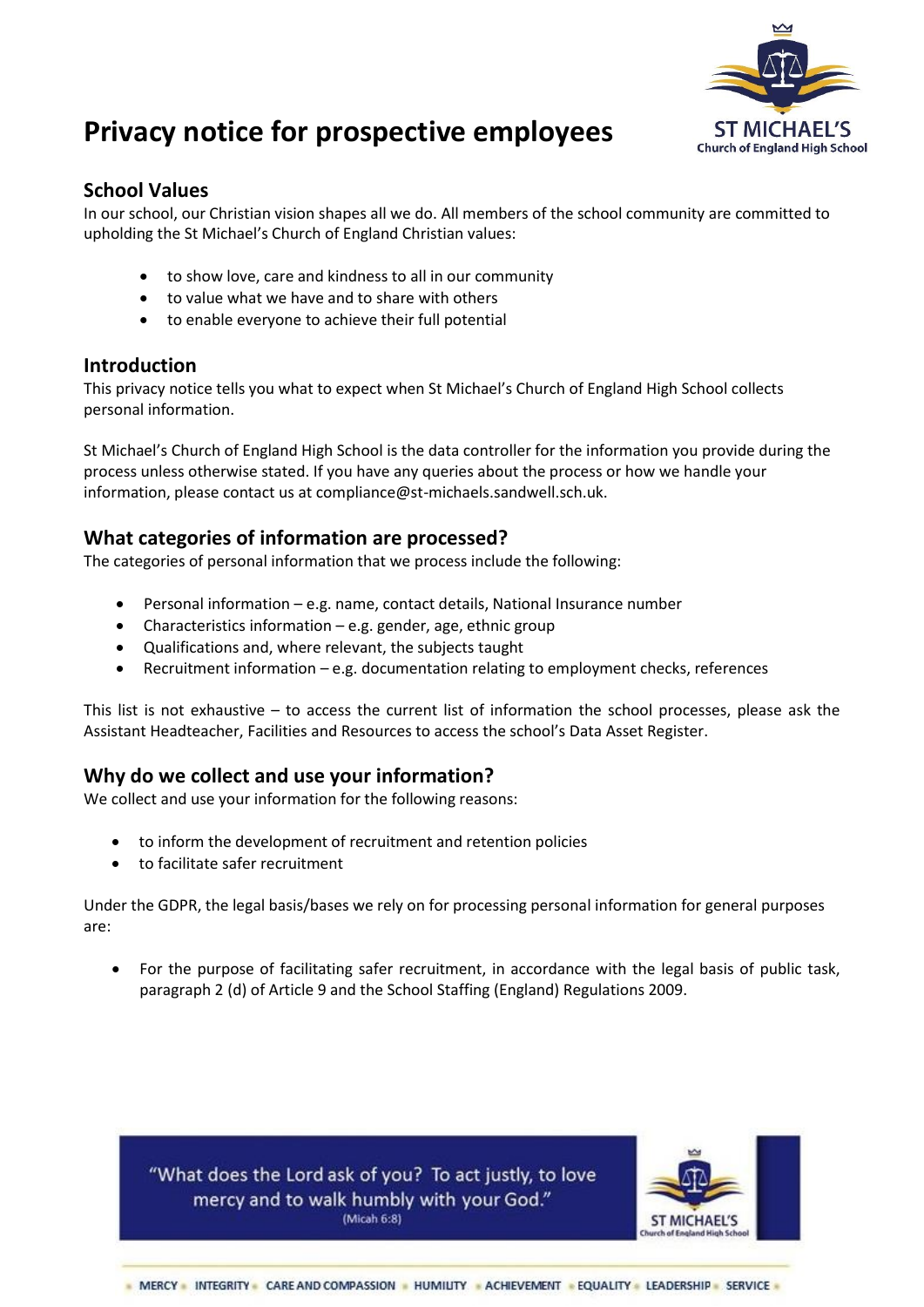#### **Application stage**

If you use the Tes online application system, this will be collected by a data processor on our behalf (please see below).

When completing the application form, we will ask you for your personal details including name and contact details. We will also ask you about your previous experience, education, referees and for answers to questions relevant to the role for which you have applied. Only personnel staff and recruitment panel members will have access to all of the information contained on the application form. You will also be asked to provide equal opportunities information. This is not mandatory information – if you do not provide it, it will not affect your application. This information will not be made available to any staff outside of our personnel team, in a way that can identify you. Any information you do provide will be used only to produce and monitor equal opportunities statistics for the school single workforce.

#### **Shortlisting**

Our personnel staff will pass applications over to the Senior Leadership Team and/or Governing Board to shortlist applications for interview. Once the shortlisting has been finalised you will receive confirmation of whether you have been successful or unsuccessful.

#### **Invitation to Interview**

When invited to interview, you will be asked to bring the following documents with you:

- original documents confirming qualifications and training as stated in your application
- original photographic documents verifying your identification, e.g. passport or driving licence and counterpart
- original evidence of your National Insurance number, i.e. NI card, P45, P60 or pay slip
- original birth certificate
- an original document that will verify your address, e.g. utility bill, mortgage or bank statement (this should be less than 3 months old)
- QTS registration certificate (if applicable)

If you are unsuccessful following interview for the position for which you have applied, we will retain application form and interview documentation for a period of six months. We will proactively contact you should any further suitable vacancies arise.

## **Conditional offer of employment**

If we make a conditional offer of employment, we will ask you for information so that we can carry out preemployment checks. You must successfully complete pre-employment checks to progress to a final offer. We are required to confirm the identity of our staff, their right to work in the United Kingdom and seek assurance as to their trustworthiness, integrity, and reliability.

Therefore, you will be required to provide:

- proof of your identity, (if not provided on the day of interview). You will be asked to provide original documents; we will make copies
- proof of your qualifications (if not provided on the day of interview). You will be asked to attend our office with original documents; we will make copies
- emergency contact details, so we know whom to contact in case you have an emergency at work

You will be asked to complete an online Disclosure and Barring Service (DBS) application from GBG online disclosures. You will ask to provide and complete information details for verification purposes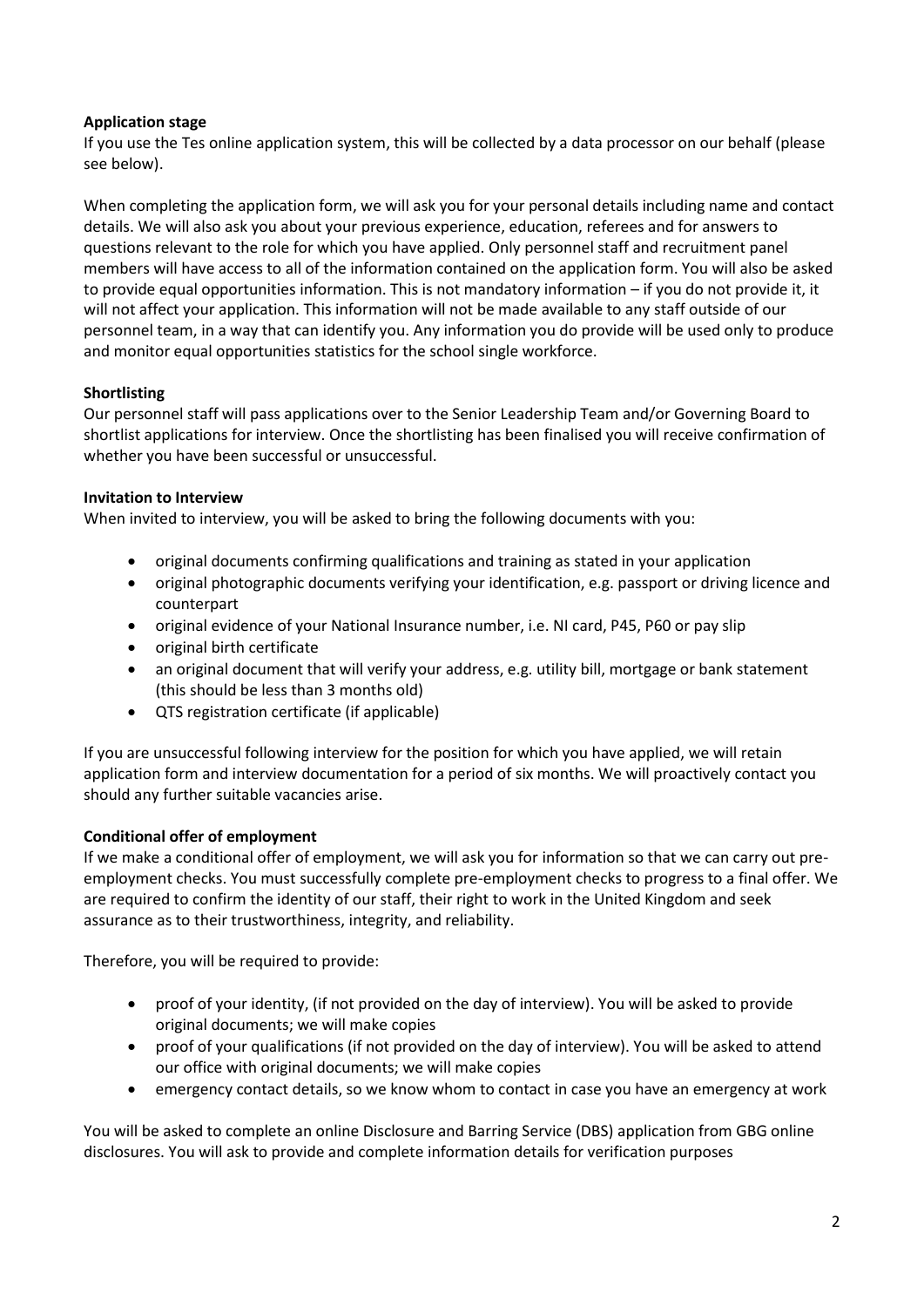We will contact your referees, using the details you provide in your application, directly to obtain references.

We will send personal details (including name, address, date of birth, National Insurance Number and salary), onto Shireland Learning Limited HR Services and Sandwell Payroll services (data processors) for the recruitment process to be finalised. Shireland Learning Limited will ask you to complete a questionnaire about your health. This is to establish your fitness to work and for bank details, to process salary payments.

All copies of identification documents will be held until the school gets full confirmation of satisfactory clearances.

## **Use of data processors**

Data processors are third parties who provide elements of our recruitment service for us. We have contracts in place with our data processors. This means that they cannot do anything with your personal information unless we have instructed them to do it. They will not share your personal information with any organisation apart from us. They will hold it securely and retain it for the period we instruct.

#### **Tes online**

If you use the Tes online application system, you will provide the requested information to Tes which provides this online service for us. Once you click 'apply now' you will be taken to Tes' website, and it will hold the information you submit but the school will have access to it. [https://www.tes.com/terms](https://www.tes.com/terms-conditions/privacy-policy)[conditions/privacy-policy](https://www.tes.com/terms-conditions/privacy-policy)

Personnel records will be held on SIMS.net, which is an internally used HR records system.

#### **Sandwell Occupational Health Services**

Sandwell MBC provides our Occupational Health service. Shireland Learning Limited will ask that you complete a questionnaire, which will help to determine if you are fit to undertake the work that you have been offered or advise us if any adjustments are needed to the work environment or systems so that you may work effectively.

#### **For how long is the information retained?**

If you are successful, the information you provide during the application process will be retained by us as part of your employee file for the duration of your employment plus 6 years following the end of your employment. This includes your criminal records check, fitness to work, and references.

If you are unsuccessful at any stage of the process, the information you have provided until that point will be retained for 6 months from the closure of the advert.

Information generated throughout the assessment process, for example, interview notes, is retained by us for 6 months following the closure of the advert.

Equal opportunities information is retained for 6 months following the closure of the advert whether you are successful or not.

#### **How we make decisions about recruitment?**

The interview panel and our personnel team make final recruitment decisions. All of the information gathered during the application process is taken into account.

You are able to ask about decisions made about your application by speaking to a member of personnel team or by emailing headteacher@st-michaels.sandwell.sch.uk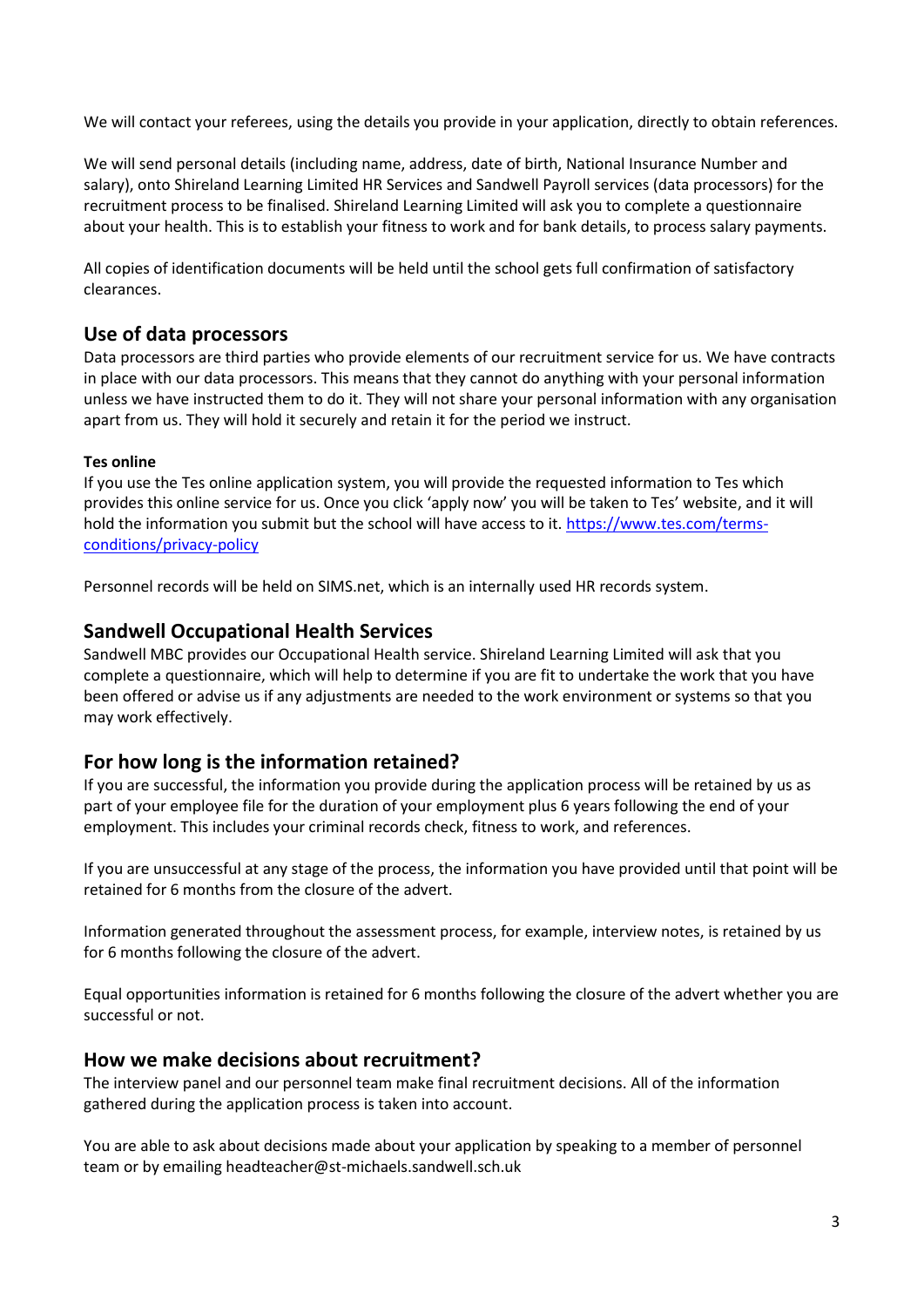# **How do we collect your information?**

We collect your personal information via the following methods:

- application forms
- questionnaires

Whilst most of the information you provide us is mandatory, some of it is requested on a voluntary basis. We will inform you at the point of collection whether you are required to provide certain information to us or if you have a choice.

## **How do we store your information?**

We create and maintain a file for each vacancy. The information contained in this file is kept secure and only used for purposes directly relevant to the recruitment of the post.

Your personal information is retained and disposed of in line with the school's Records Management Policy, which can be found on the school website.

For more information about how we securely store your information, please see the school's Security Breach Prevention and Management Plan.

# **Who do we share your information with and why?**

We do not share information about you with anyone without your consent, unless the law and our policies allow us to do so.

Where it is legally required or necessary, we may share your information with the following:

 Ofsted – to evidence the school's recruitment process and equality of opportunity, in accordance with the School Staffing (England) Regulations 2009 and the Equality Act 2010.

Any information we share with other parties is transferred securely and held by the other organisation in line with their data security policies.

# **What are your rights?**

You have specific rights to the processing of your data. These are the right to:

- request access to the information the s we hold about you
- restrict our processing of your personal data, i.e. permitting its storage but no further processing
- object to direct marketing (including profiling) and processing for the purposes of scientific/historical research and statistics
- have your personal data rectified if it is inaccurate or incomplete
- not be subject to decisions based purely on automated processing where it produces a legal or similarly significant effect on you
- request the deletion or removal of personal data where there is no compelling reason for the continued processing
- seek compensation, either through the ICO or the courts

If you want to request access to the personal information we hold about you, please contact our data protection officer (DPO) Amanda Moore, Sips Education, Guardian House, Cronehills Linkway, West Bromwich B70 8SW, 0121 296 3000 or by email a[t amanda.moore@sipseducation.co.uk.](mailto:amanda.moore@sipseducation.co.uk)